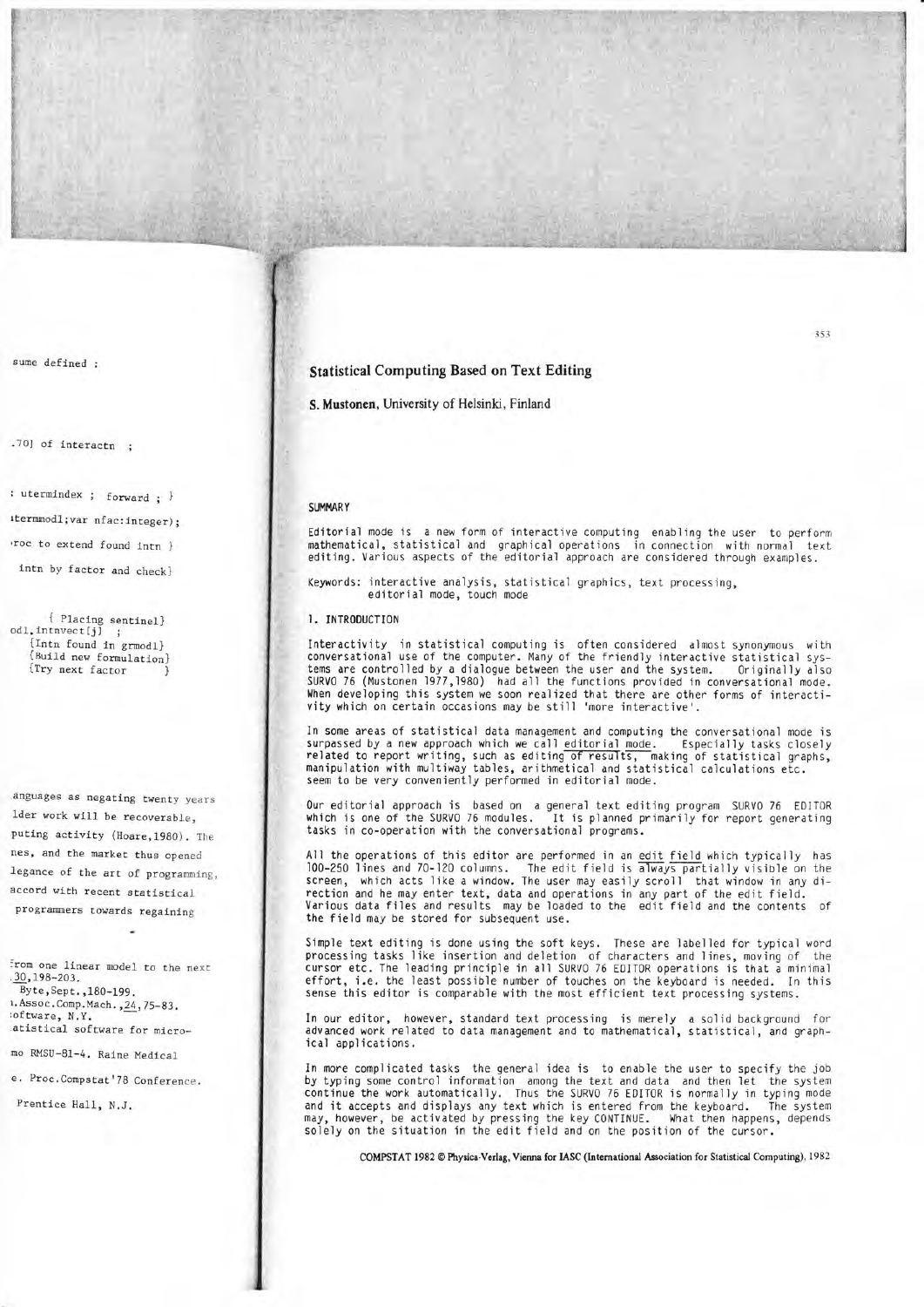2. ARITHMETICAL AND STATISTICAL CALCULATIONS

For example, when the user has typed (as we are doing just now when preparing this manuscript)

 $p=0.837 \log(p/(1-p))=$ 

and presses CONTINUE, the system responds by giving the value

p=0.837 log(p/(1-p))=1.6360738697

and it immediately returns to the typing mode thus permitting the user, for example, to round the resulting value, to alter the expression, to take a printout of specific lines or to continue typing etc.

Similarly, activation of

DER  $(X+A)$   $\uparrow$   $X$   $X$ 

 $2r$ 

by pressing CONTINUE leads to the display

DER (X+A)TX X Derivative of  $(X+A)$   $\uparrow$   $X$  with respect to  $X$  is  $(X+A)$   $\uparrow$   $X*(LOG(X+A)+X/(X+A))$ 

Here DER is an editing operation which produces analytic derivatives of elementary functions.

More extensive mathematical and statistical calculations may be presented as computation schemes. For example, when comparing means of two samples by doing a standard t test we could have the following situation in the edit field:

| JJ. | $\sim$     |                                                                  |  |  |  |  |  |  |
|-----|------------|------------------------------------------------------------------|--|--|--|--|--|--|
| 36  | $\star$    | Comparing means of two normal populations                        |  |  |  |  |  |  |
| 37  | $^{\star}$ | size<br>mean                                                     |  |  |  |  |  |  |
| 38  | *          | std.dev.<br>Sample 1: N1=16 M1=38.5 S1=13.3                      |  |  |  |  |  |  |
| 39  | *          | Sample 2: N2=20 M2=30.0 S2=15.4                                  |  |  |  |  |  |  |
| 40  | *          |                                                                  |  |  |  |  |  |  |
| 41  | $\star$    | The test statistics is $t=(M1-M2)/(5*sqrt(1/N1+1/N2))$ ,         |  |  |  |  |  |  |
| 42  | *          |                                                                  |  |  |  |  |  |  |
| 43  | $\star$    | where S=sqr((F1*S112+F2*S212)/(F1+F2) and F1=N1-1, F2=N2-1.      |  |  |  |  |  |  |
| 44  | $\star$    |                                                                  |  |  |  |  |  |  |
| 45  | $\star$    | Assuming that the samples are from the same normal distribution, |  |  |  |  |  |  |
| 46  | $\star$    | the probability that t exceeds the observed value<br>$t :=$      |  |  |  |  |  |  |
| 47  | $\star$    | is $1-t.F(F1+f2,t):=$                                            |  |  |  |  |  |  |
| 48  | *          | where $t.F(n, t)$ is the cdf of the $t$ distribution.            |  |  |  |  |  |  |

Now, if this scheme is activated by keeping the cursor either in the position after 't:=' or after '1-t.F(F1+F2,t):=' as shown above and CONTINUE is pressed, the last lines will be redisplayed in the form:

44 Assuming that the samples are from the same normal distribution, 45

- the probability that t exceeds the observed value 46
- t:=1.710791283 is 1-t. $F(F1+F2,t):=0.0482531105$ 47

where  $t.F(n,t)$  is the cdf of the  $t$  distribution.

Observe, that to make a computation scheme of this kind corresponds to programming, but the form of presentation is more natural. It is like teaching a human being how to do a t test from the data presented. When the scheme has been activated the system itself has to find all the constituents needed for evaluating the expressions. To facilitate the specification of the computation schemes several mathematical and<br>statistical functions, like 'sqr' and 't.F' above, are available. The user may also define more functions and use them in the computation schemes (Mustonen 1981a,c).

354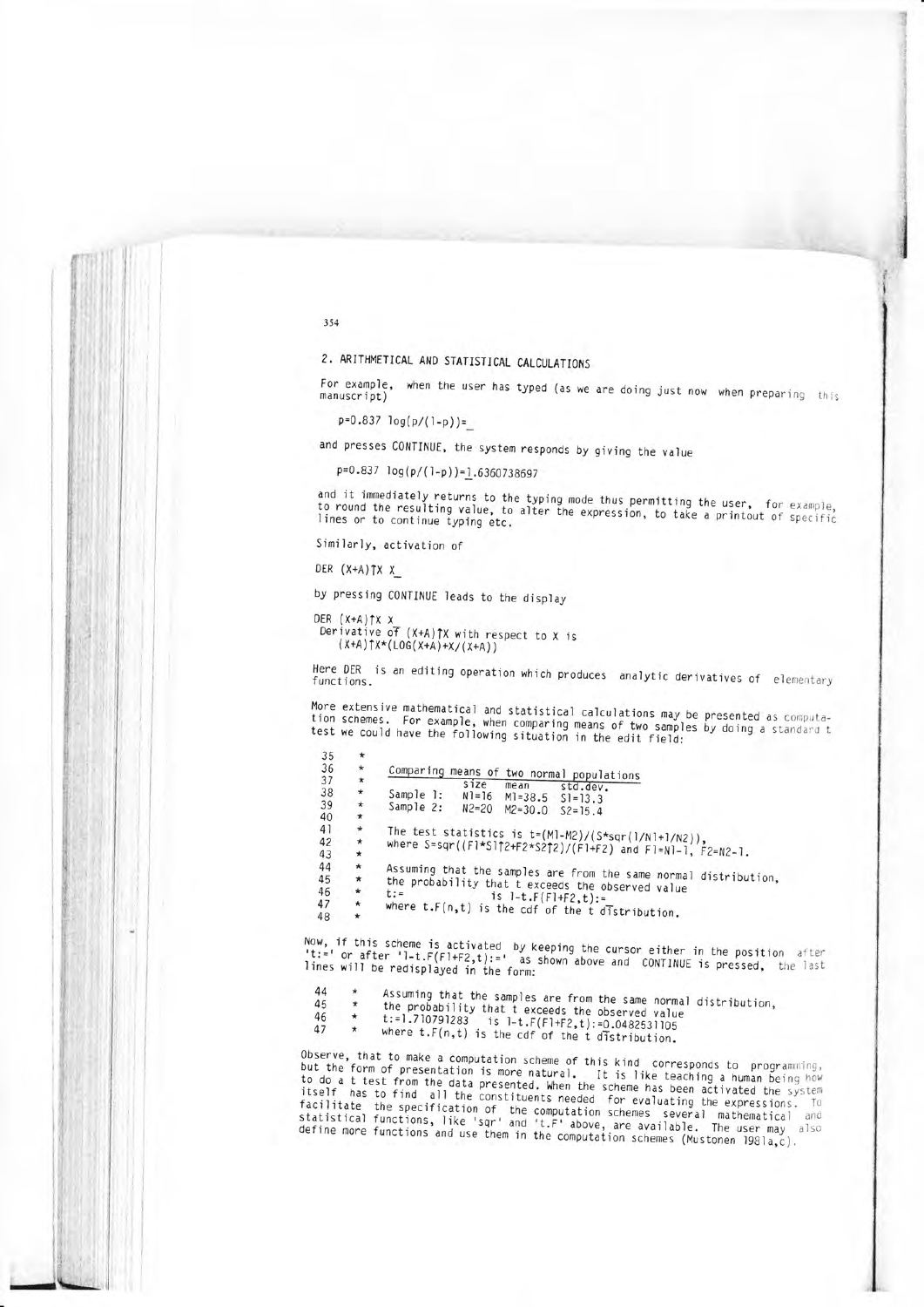Another alternative for arithmetic operations with single numbers and numerical arrays is provided by a technique, which we call the touch mode. While working with a certain edit field the user can pass from normal typing mode to touch mode by pres-<br>sing a specific key. In touch mode the cursor may be moved as in typing mode, but In touch mode the cursor may be moved as in typing mode, but when the cursor touches a number in the edit field, this number may be taken into calculation simply by pressing any of the keys +,-,\*,/ etc. and the expression formed<br>and evaluated so far will be displayed on the last line of the screen. The touched numbers will be displayed in inverse video and the expression evaluated may be put to any place in the field by moving the cursor to that place and by pressing  $=$ .

In touch mode the operations defined as chains of consecutive key strokes may automatically be repeated from various starting points. This feature enables the user to perform rather complicated calculations in a very natural fashion. For example, to compute a five term moving average fron a time series in the edjt field, we enter the touch mode and move the cursor to the first observation:

| TOUCH MODE |            |          |                                                     |  | SURVO 76 EDITOR |
|------------|------------|----------|-----------------------------------------------------|--|-----------------|
| 28         |            |          |                                                     |  |                 |
| 29         |            |          | * Mean temperature (C°) in July, Helsinki 1944-1978 |  |                 |
| 30         |            | * year   | temperature                                         |  |                 |
| 31         | $^{\star}$ | 1944     | 18.7                                                |  |                 |
| 32         |            | $* 1945$ | 19.5                                                |  |                 |
| 33         |            | $* 1946$ | 18.8                                                |  |                 |
| 34         |            | $* 1947$ | 17.9                                                |  |                 |
| 35         |            | $* 1948$ | 17.9                                                |  |                 |
| 36         |            | $* 1949$ | 17.3                                                |  |                 |
| $\cdots$   |            | .        |                                                     |  |                 |

Now the chain for computing the desired average is defined by first calculating the nean of the first 5 observations as a sequence of key strokes

| key                | comments                                          |
|--------------------|---------------------------------------------------|
| <b>BEGIN</b>       | start of a definition                             |
|                    | $+18.7$                                           |
|                    | cursor one step downwards                         |
|                    | $+18.7+19.5$                                      |
|                    |                                                   |
|                    | $+18.7+19.5+18.8$                                 |
|                    |                                                   |
|                    | $+18.7+19.5+18.8+17.9$                            |
|                    |                                                   |
|                    | $+18.7+19.5+18.8+17.9+17.9$                       |
|                    | the present expression is evaluated (92.8)        |
| $\mathsf C$        | enter a constant                                  |
| 5<br><b>RETURN</b> | $constant = 5$                                    |
|                    | 92.8/5                                            |
|                    | cursor 2 steps upwards and 7 steps to the right   |
|                    | display $18.56$ (=92.8/5) in the current position |

After these key strokes (an experienced user needs 20 seconds at most to perform them) we shall have the following display:

| TOUCH MODE    |   |          |                                                     |       |  |  | SURVO 76 EDITOR |
|---------------|---|----------|-----------------------------------------------------|-------|--|--|-----------------|
| 28            |   |          |                                                     |       |  |  |                 |
| 29            |   |          | * Mean temperature (C°) in July, Helsinki 1944-1978 |       |  |  |                 |
| 30            |   | * year   | temperature                                         |       |  |  |                 |
| 31            | * | 1944     | 18.7                                                |       |  |  |                 |
| 32            |   | $* 1945$ | 19.5                                                |       |  |  |                 |
| 33            |   | $* 1946$ | 18.8                                                | 18.56 |  |  |                 |
| 34            |   | $* 1947$ | 17.9                                                |       |  |  |                 |
| 35            |   | $* 1948$ | 17.9                                                |       |  |  |                 |
| 36            |   | $* 1949$ | 17.3                                                |       |  |  |                 |
| $\sim$ $\sim$ |   | $\cdots$ | .                                                   |       |  |  |                 |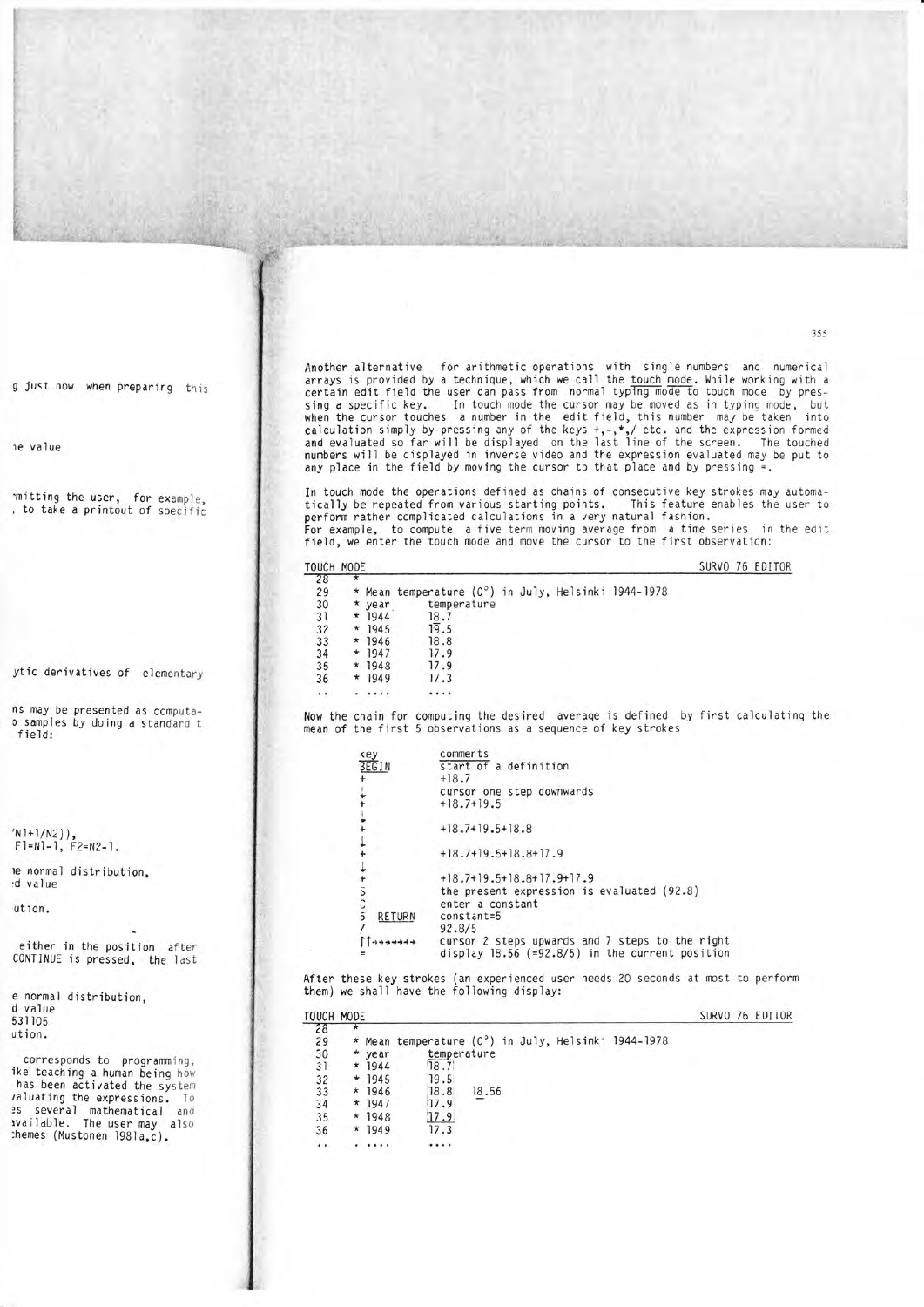To activate an automatic repetition, we merely move the cursor to touch the second value (19.5) and press CONTINUE. Then, the moving average will immediately be compu-<br>ted for all successive observations and we shall have the display

TOUCH MODE  $2R$ 

SURVO 76 EDITOR

| --  |          |                                                     |       |  |  |
|-----|----------|-----------------------------------------------------|-------|--|--|
| 29  |          | * Mean temperature (C°) in July, Helsinki 1944-1978 |       |  |  |
| 30  | * year   | temperature                                         |       |  |  |
| 31  | $* 1944$ | 18.7                                                |       |  |  |
| 32  | $* 1945$ | 19.5                                                |       |  |  |
| 33  | $* 1946$ | 18.8                                                | 18.56 |  |  |
| 34  | $* 1947$ | 17.9                                                | 18.28 |  |  |
| 35  | $* 1948$ | 17.9                                                | 17.54 |  |  |
| 36  | $* 1949$ | 17.3                                                | 16.9  |  |  |
| . . |          |                                                     |       |  |  |
|     |          |                                                     |       |  |  |

# 3. OPERATIONS ON DATA MATRICES

Various statistical data sets may be loaded from SURVO 76 data files into the edit Small data sets can also be entered directly in the field. In addition to various editing operations for data matrices and multiway tables (which can be pre-<br>sented in a natural nested form), several statistical operations (for analysis of variance, log-linear models, linear and nonlinear regression etc.) are available.

Each data matrix to be handled by statistical operations has to be labelled with a DATA specification which indicates the lines used for the observation values and the line of the column labels. In the following display we have a small data set consisting of 12 observations and 5 variables presented in the edit field:

| $\overline{\mathcal{E}}$              | *DATA COUNTRIES, A, B, C |        |      |       |       | Consumption of various beverages |
|---------------------------------------|--------------------------|--------|------|-------|-------|----------------------------------|
| 3                                     | С                        | Coffee | Tea  | Beer  |       | Wine Spirits                     |
| 4                                     | Finland                  | 12.5   | 0.15 | 54.7  | 7.6   | 2.7                              |
| 5                                     | Sweden<br>*              | 12.9   | 0.30 | 58.3  | 7.9   |                                  |
| $\begin{array}{c} 6 \\ 7 \end{array}$ | Denmark                  | 11.8   | 0.41 | 113.9 | 10.4  | 2.9<br>1.7                       |
|                                       | *<br>Norway              | 9.4    | 0.19 | 43.5  | 3.1   |                                  |
| 8                                     | * France                 | 5.2    | 0.10 | 44.5  | 104.3 | 1.8                              |
| 9                                     | * Ireland                | 0.2    | 3.73 | 124.5 |       | 2.5                              |
| 10                                    | * Italy                  | 3.6    | 0.06 |       | 3.8   | 1.9                              |
| 11                                    | * Holland                | 9.2    | 0.58 | 13.6  | 106.6 | 2.0                              |
| 12                                    | * Portugal               | 2.2    |      | 75.5  | 9.7   | 2.7                              |
| 13                                    | * Switzerland            |        | 0.03 | 27.5  | 89.3  | 0.9                              |
| 14                                    | * Spain                  | 9.1    | 0.25 | 73.5  | 44.9  | 2.1                              |
| 15                                    | B<br>England             | 2.5    | 0.03 | 43.6  | 73.2  | 2.7                              |
| 16                                    | $\star$                  | 1.8    | 3.49 | 113.7 | 5.1   | 1.4                              |
| 17                                    |                          |        |      | 11111 |       |                                  |
| 18                                    | *SORT COUNTRIES, 16<br>* |        |      |       |       |                                  |

To sort the data according to beer consumption, we have typed a SORT operation on line 17. SORT refers to the data set (COUNTRIES) and to an image line (16) having a mask 'lllll' indicating the sort key. By now activating line 17 by keeping the cursor on that line and pressing CONTINUE, the data set will be sorted and we have the dis-

|                                  |                                             |                      |     |                                        |             | Consumption of various beverages |
|----------------------------------|---------------------------------------------|----------------------|-----|----------------------------------------|-------------|----------------------------------|
| $\overline{c}$                   | *DATA COUNTRIES, A, B, C                    |                      |     |                                        |             |                                  |
| 3<br>$\overline{4}$<br>5         | A Italy<br>* Portugal                       | Coffee<br>3.6<br>2.2 | Tea | Beer<br>0.06 13.6 106.6<br>$0.03$ 27.5 | 89.3        | Wine Spirits<br>2.0<br>0.9       |
| $\frac{1}{14}$<br>15<br>16<br>17 | Denmark<br>B Ireland<br>*SORT COUNTRIES, 16 | 11.8                 |     | 0.41 113.9<br>0.2 3.73 124.5           | 10.4<br>3.8 | 1.7<br>1.9                       |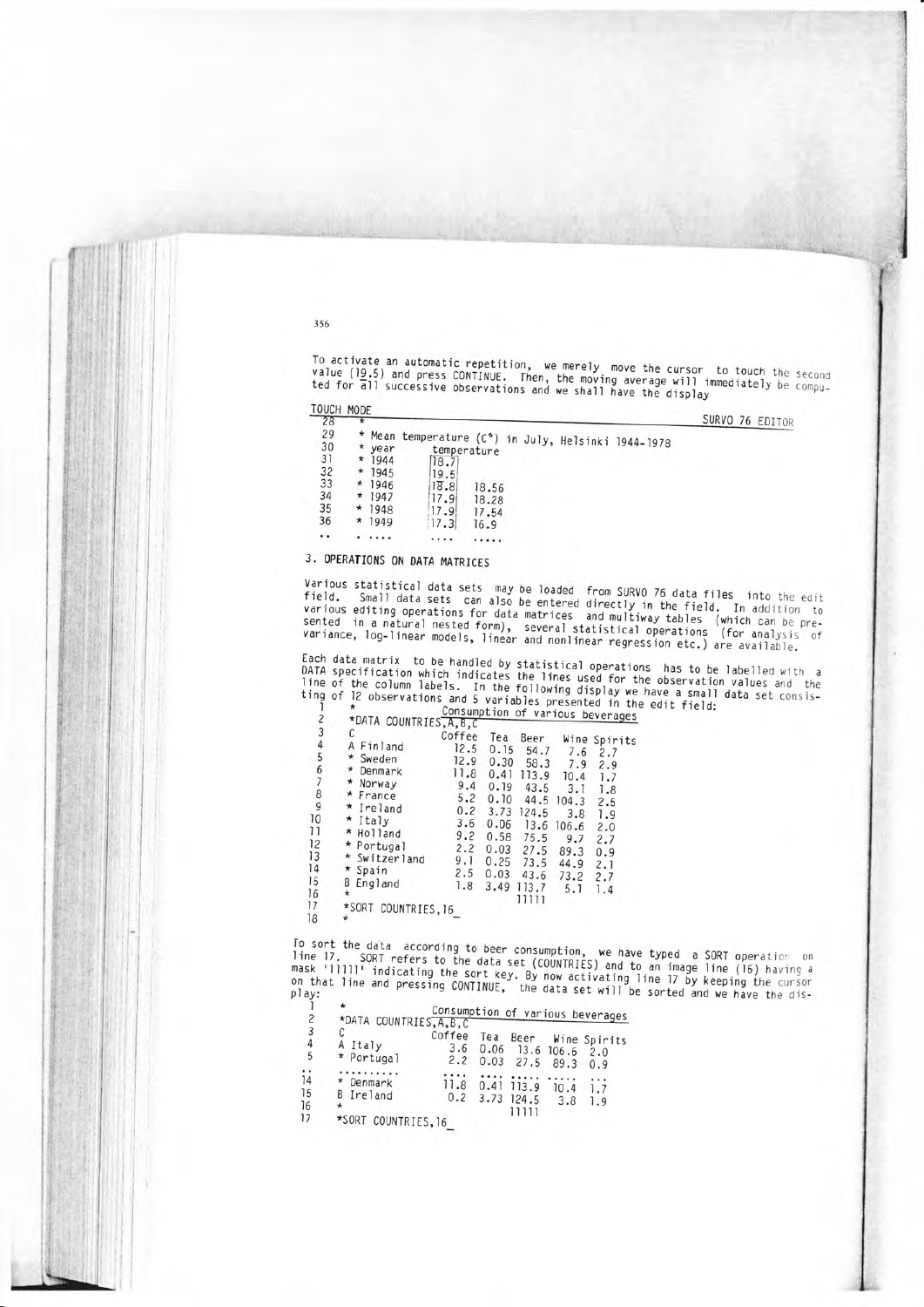To estimate linear and nonlinear regression models, an ESTIMATE operation is avail-<br>able. In the following display the preceding example has been continued by typing a In the following display the preceding example has been continued by typing a regression model and an ESTIMATE operation on lines 17 to 20.

| 14 | * Denmark                          | 11.8 |  | 0.41 113.9       | 10.4 | 1.7 |  |  |
|----|------------------------------------|------|--|------------------|------|-----|--|--|
| 15 | <b>B</b> Ireland                   |      |  | $0.2$ 3.73 124.5 | 3.8  | 1.9 |  |  |
| 16 |                                    |      |  |                  |      |     |  |  |
| 17 | *MODEL Beerl                       |      |  |                  |      |     |  |  |
| 18 | *log(Beer)=constant+coeff*log(Tea) |      |  |                  |      |     |  |  |
| 19 |                                    |      |  |                  |      |     |  |  |
| 20 | *ESTIMATE COUNTRIES, Beer1, 21     |      |  |                  |      |     |  |  |

The ESTIMATE operation on line 20 refers to the data set (CoUNTRIES) and to the model (Beerl) defined by the MODEL specification. The third parameter (21) is the first line for the results. When ESTIMATE is activated by pressing CONTINUE, the model 'Beerl'will at first be formally analyzed. It is converted jnto standard notation LOG(X(3))=A(1)+A(2)\*LOG(X(4)) where A(1) and A(2) stand for those words 'constant'<br>and 'coeff' which are not recognized as names of variables and are thus interpreted as parameters to be estimated. Also, the first and second partial derivatives of this model function will be formed analytically and this infornation is employed in selecting a proper computation algorithm. In this case the second derivatives vanish indicating a linear model with respect to the parameters, and so one iteration of the l{ewton-Raphson method (which is one of the standard alternatives) wjll be performed. Finaily, the results are listed from line 2l onwards as follows:

- 
- 
- 20 \*ESTIMATE COUNTRIES, Beer1, 21<br>21 \* constant=4.488964 (0.T565749)<br>22 \* coeff=0.3276288 (0.0752709)
- 

<sup>22</sup>\* coeff=0.3276288 (0.0752709) <sup>23</sup>\* RSS=I .553654 Rf2=0.6545 The estimation pnocess may be controlled in various ways by extra specifications typed in the edit field. For example, the estimation criterion may be specified by CRITERIoN=Lp, where CRITERI0N=12 (i.e. ordinary least squares) is default, Sirnilarly the observations may be weighted by entering WEIGHT='weight function', where the weight function is any function of variables in the data set, etc. (Mustonen 1981b).

### 4. STATISTICAL GRAPHICS

A similar approach is used when making plots of data sets, curves and surfaces (Mustonen 1982). Each extra specification has a default value depending on the data and on other specifications. Thus, a PLOT operation with a few additional keywords usually creates a decent graph. Since all the information needed for a certain plot remains in the edit field, it is easy to improve the result by editing the extra speci- fications. An extensive inquiry facility is also avajlable for prompt information about details.

For instance, to make a scatter diagram for 'Beer'vs 'Tea' in the preceding example the following PLOT operation, assisted by an image line (23) and one extra specification (YSCALE=LOG,...) implying a logarithmic scale on the Y axis, will be sufficient

| 21 | * Denmark                                             | 11.8 | 0.41 113.9 | 10.4 | 1.7 |
|----|-------------------------------------------------------|------|------------|------|-----|
| 22 | <b>B</b> Ireland                                      | 0.2  | 3.73 124.5 | 3.8  | 1.9 |
| 23 | $\star$ SSS                                           |      | YYYY XXXXX |      |     |
| 24 | *PLOT COUNTRIES.23                                    |      |            |      |     |
| 25 | *YSCALE=L0G, 0.01, 0.02, 0.05, 0.1, 0.2, 0.5, 1, 2, 5 |      |            |      |     |
| 26 |                                                       |      |            |      |     |
|    |                                                       |      |            |      |     |

0n the image line 23 the mask XXXXX refers to the X variable, the mask YYYY to the <sup>Y</sup> variable and SSS indicates the labels of che observations in the diagram. Thus, activation of PL0T on line 24 will produce the graph shoun in Fig.l.